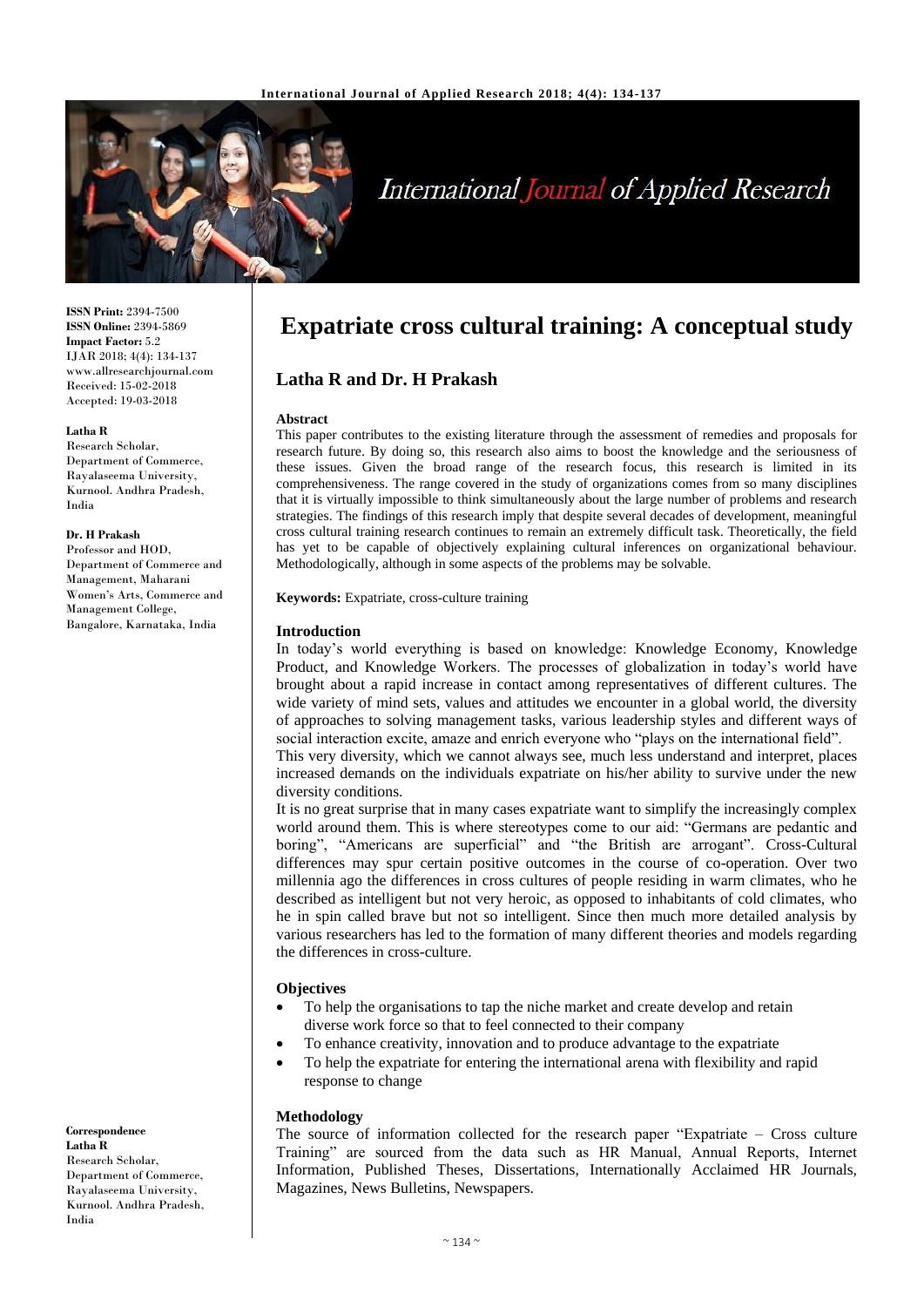#### **Synergistic organizations assume**

The expatriate's within society differs across different cultures and that every culture is distinct. The similarities and differences are of equal importance. That there are many culturally distinct ways to live, work, and achieve personal and organisational goals. The best way depends on the cultures of the expatriate involved. For recognizing cultural differences and using them to create advantages for the organizations can make use of cross-cultural training and valuing culture diversity.

# **Cross-cultural training**

Cross-cultural training stresses on training employees about other cultures and sensitizing them to the discrimination and biases diverse employees feel. Cross-cultural training aims at helping employees live and work comfortably in another culture. Organizations can use two approaches of training that can play a big role in managing diversity. First approach offers training to diverse groups of expatriates. People from diverse groups can be trained for at the entrylevel skill. The other approach is to provide training to managers and remaining employees who work with diverse cultural expatriates. Many organizations impart practical, real-life training to teach expatriates how to handle situations those arise due to cross-cultural differences. The companies may use the following cross-cultural training methods:

#### **Environmental**

To endow with information about history, geography, climate, schools, government, economy, etc. Orientation of culture, that has to be familiarize to the expatriates with value systems and culture of the host country. Cultural assimilator is a programmed learning technique that is designed to expose expatriates of one culture to some of the attitudes, customs, etc. of another culture. Language training have to give to conversational language skills. Sensitivity training has to be developed, attitudinal flexibility. Field experience is important and to be given first hand exposure to another culture.

# **Utilizing and Valuing Diversity**

The companies can be successful at diversity if the initiative to create and manage the diverse workforce has the full support from the top management. With this, the following have to follow by the organisations.

#### **Organizational Audit**

The organizational audit should include and it has to be a continuous monitoring of all human resource management decisions around hiring, placement, training and development, evaluation, promotion, performance management system, compensation, reward systems and IR.

**To know the pulse of the Organisation:** If diverse workforce in the organization feels good about their stay and experience and enjoy at work, then the well-being, motivation, satisfaction, and commitment of expatriates will help in performance of any organization will help in reaching organisational goal.

**Communicate and Establish Clear Performance Standards:** Performance standards must be based on critical competencies necessary for each job. These must be clearly

and objectively established, effectively communicated, and used on objective criteria.

**Giving Continuous Feedback:** Expatriates should be trained about how to give and receive feedback continuously on clearly identified undesirable behaviors the organisation want to change and desirable behaviours the company want to encourage. Identification of desirable and undesirable behaviours must be based upon performance feedback discussions involving diverse workforce.

**Copying to be avoided:** Very often, organisations rely on existing benchmarking, replicating or copying of latest strategies adopted by the other organisations to take advantages. This strategy may backfire. To be successful, the strategy that a diversity or otherwise must be based on the will of the human resources, strength, and culture of the organization. Adopting a diversity strategy for a company whose culture and history are different and not suitable for diversity strategy reduces the viability and utility of the strategy. Managers must understand their firm's culture first and then implement diversity strategies according to that culture.

# **Definition and Contents Cross-Cultural competence**

The range of definitions of cross-cultural competence could be synthesized as: The ability to function or work effectively in culturally diverse situations in general and in particular encounters with people from different cultures. Because of the hidden or invisible nature of one's own culture and the historically tribal, territorial and parochial nature of nations and societies, cross-cultural competence is not an innate characteristic of human nature. Rather, it is learned — as is culture — through experience, education and training. Individuals and organizations do not choose their native culture, but they can choose to acquire and place value on cross-cultural competence.

The level or degree of cultural competence required for effective functioning is determined

Largely by context. It is also largely dictated and measured by the perceptions of the individuals in cross-cultural encounters; one person's idea of the cultural competence required in the situation may be different from another's (Bean, 2006). Australian papers and reports (Miralles & Migliorino, 2005; Eisenbruch, 2004) have proposed a model comprising the following four dimensions of cultural competence (Bean, 2006):

- a) Systemic cultural competence requires effective policies and procedures, monitoring mechanisms and sufficient resources to foster culturally competent behavior and practice at all levels.
- b) Organizational cultural competence requires skills and resources to meet client diversity, an organizational culture which values, supports and evaluates cultural competency as integral to core business.
- c) Professional cultural competence depends on education and professional development and requires cultural competence standards to guide the working lives of individuals.
- d) Individual cultural competence requires the maximization of knowledge, attitudes and behaviors within an organization that supports individuals to work with diverse colleagues and customers.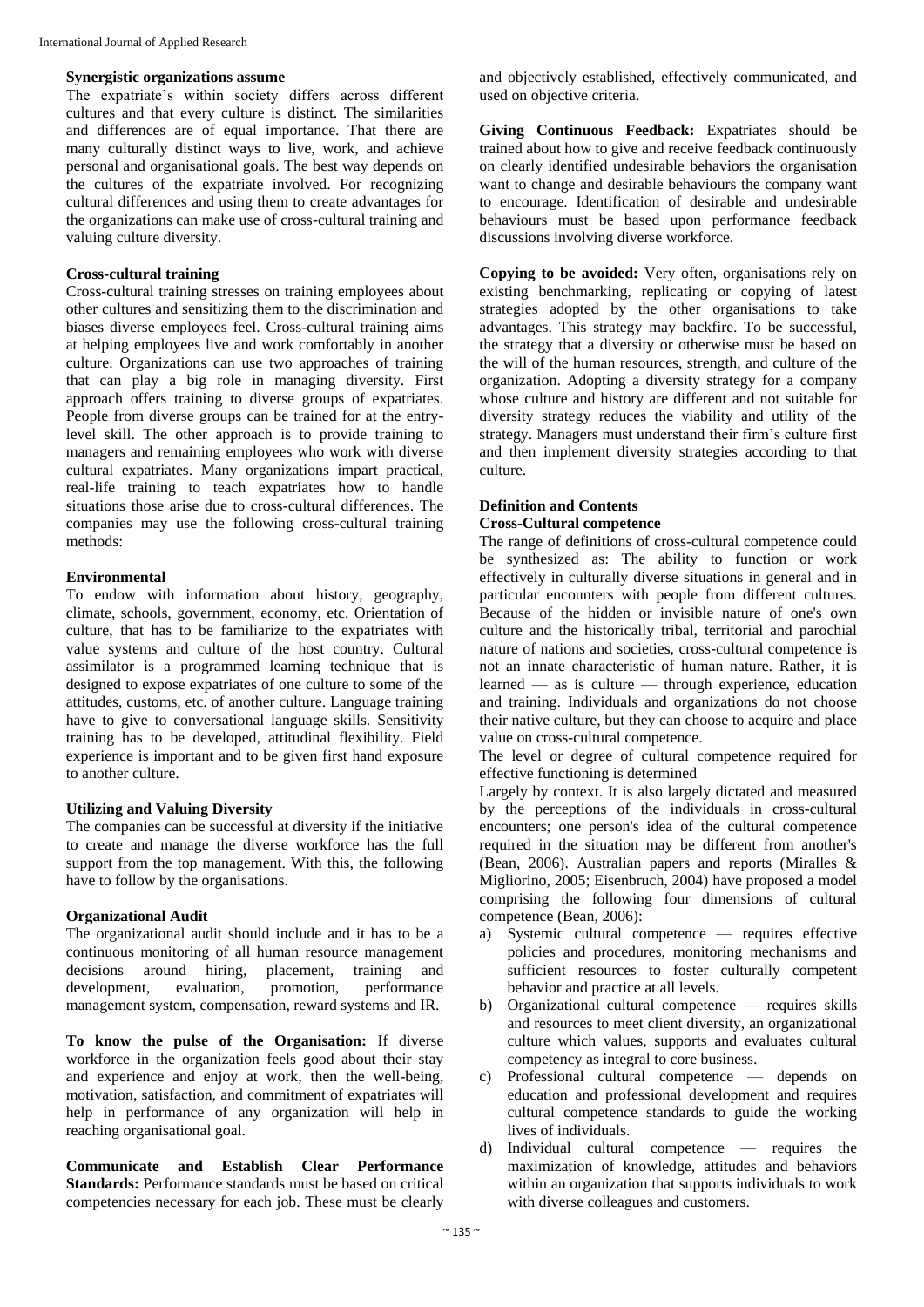# **Cross-cultural Training (CCT)**

CCT is defined as that which increases the competence of individuals to function in cross cultural situations domestically and abroad. In broad terms, CCT programs focus on the following broad categories (Bean, 2006):

- a) Managing and working with culturally-diverse employees and colleagues;
- b) Working and living internationally;
- c) Designing and delivering products and services to culturally-diverse customers. CCT is generally delivered in three models (Bean, 2006);
- d) General awareness and communication training focuses on developing generic cross cultural skills and sensitivity to assist with interactions in any culture the participant may encounter.
- e) Ethno- or country-specific training focuses on a single ethnic group or country to increase participants' knowledge, understanding and ability to function effectively in that environment or with that group.
- f) Training in working with interpreters and translators focuses on developing the technical skills involved and also includes those elements of cross-cultural communication that influence the process.

Table 1: Overview of the Cross-Cultural Training Methods, their Focus, Timing of Implementation and General Activities used to convey the Training

| <b>Training</b>       | Focus                                                                                                                                                                                                                                                                                                                                                                          | <b>Timing</b>                                | <b>Activity</b>                           |
|-----------------------|--------------------------------------------------------------------------------------------------------------------------------------------------------------------------------------------------------------------------------------------------------------------------------------------------------------------------------------------------------------------------------|----------------------------------------------|-------------------------------------------|
| Didactic              | Factual information, culture general and/ or culture<br>specific                                                                                                                                                                                                                                                                                                               | Pre-departure and/or post-<br>arrival        | Lectures, informal briefings              |
| Experiential          | Practical learning, culture general and/ or culture specific                                                                                                                                                                                                                                                                                                                   | Pre-departure and/or post-<br>arrival        | Look-see trips, workshops,<br>simulations |
| Attribution           | Learning to think and act as a host national, culture<br>specific                                                                                                                                                                                                                                                                                                              | Pre-departure                                | Cultural assimilator                      |
| Language              | Facilitating specific intercultural communication                                                                                                                                                                                                                                                                                                                              | Pre-departure and/or post-<br>arrival        | Traditional teaching                      |
| Cultural<br>Awareness | Understanding culture as a concept, culture general                                                                                                                                                                                                                                                                                                                            | Pre-departure                                | Role-plays, self-assessment<br>exercises  |
| Interaction           | Learning from previous expatriates, culture specific                                                                                                                                                                                                                                                                                                                           | Pre-departure                                | Counselling                               |
| Sequential            | Synergies from combined training, culture general and<br>culture specific<br>$\alpha$ and $\alpha$ in the state of $\alpha$ is the state of $\alpha$ and $\alpha$ and $\alpha$ is the state of $\alpha$ is the $\alpha$ is the $\alpha$ is the $\alpha$ is the $\alpha$ is the $\alpha$ is the $\alpha$ is the $\alpha$ is the $\alpha$ is the $\alpha$ is the $\alpha$ is the | Pre-departure, post-arrival,<br>repatriation | Combining different training<br>methods   |

*Source:* Christian Hånberg and Gabriel Österdahl (2009) Cross-Cultural Training of Expatriates A case study of Ericsson

#### **Present Context in India**

The Indian workforce is young comparatively. 61% of the overall workforce in India is under age group of 35. Being young Indian employees can be trained easily for the purpose. The cross cultural dimensions have identified certain quality about the Indian workforce. Indian employees tend to show high power distance position. Titles, status and formality command high importance. Subordinates follow orders as a matter of course. Indians demonstrate a greater willingness to take risks, low levels of stress and low levels of anxiety, as they tend to be on the low uncertainty avoidance dimension.

Indian employees are individualists with high level of autonomy and achievement orientation. Further they show the qualities of masculinity where assertiveness, acquisition of money and things are features. While managing Indian workforce, Indian managers and other countries managers have to take care of these specific characteristics along with others. The multinationals may not face cultural problems in some respects in India. As this country has so many languages for a long time, people in general can understand and speak English language that is an international language. There is no problem relating to business communication while dealing at least with other Western countries. But at the same time it may not be so as dealing with other countries.

# **Conclusion**

The spotlight of the expatriate diversity topic has changed from equal employment opportunity to effectively managing workforce diversity as an organizational imperative. As the globalization is increasing, workforce diversity is here going to stay. Those recognize the globalization of labor as a positive trend and facilitate the flow of expatriate will be

benefit most. Keeping this in mind our strategy should be aimed at creating change in organizations. To be successful in such type of new environment, HR managers must learn to value and respect different cultural styles and ways of behaving those differ from our styles. HR Managers must be able to tie the issues of managing cross-cultural differences to the needs of the business and be well versed in business issues, goals and results. Managing expatriate workforce diversity should be considered by managers as an opportunity to serve the needs of customers better and to penetrate new market.

#### **References**

- 1. www.google.com
- 2. Wikipedia
- 3. Adler SJ, Zhu CJ. Corporate culture and expatriate selection strategies in MNCs: are they related?-some empirical evidence. Department of Management Working Paper series, Monash University, Business and Economics. 2005; 52(5):1-13.
- 4. Antal AB. Expatriates' contributions to organizational learning. Journal of General Management. 2001; 26(4):62-84.
- 5. Avitabile L, Kleiner BH. Training employees to work in the mid east safely. Cross Cultural Management, 2002; 9(1):46-55.
- 6. Baruch Y, Steele DJ, Quantrill GA. Management of expatriation and repatriation for novice global player. International Journal of Manpower. 2002; 23(7):659- 671.
- 7. Black JS, Mendenhall M. Cross-cultural training effectiveness: A review and a theoretical framework for future research. The Academy of Management Review. 1990; 15(1):113-136.